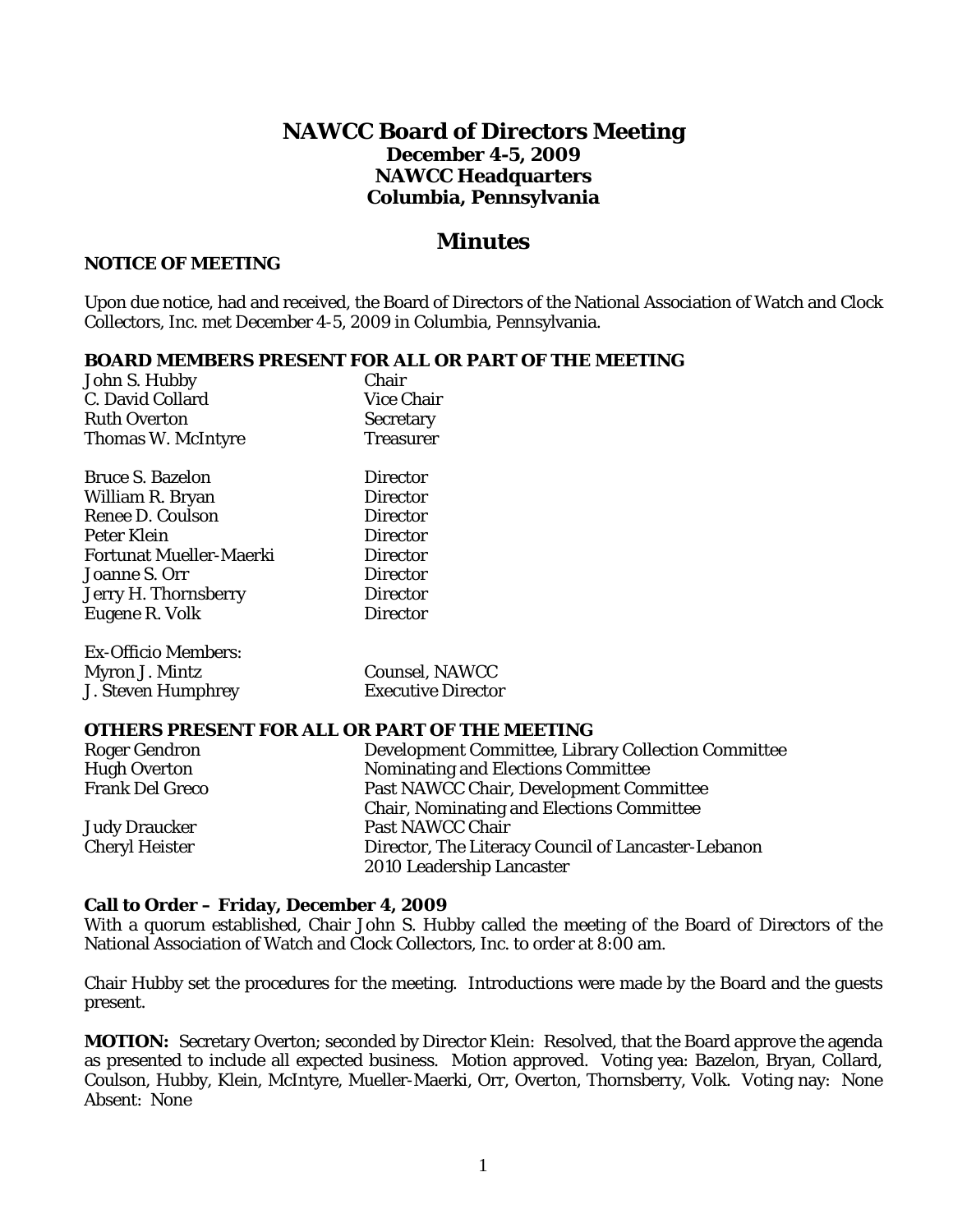# **Membership Category Changes – Executive Director Humphrey**

- Special membership to cover Public Day for 2010 National Convention action taken at Saturday meeting, December 5.
- Student membership for age 25 (twenty-five) and under no action taken, formal proposal requested.
- Senior discount (Golden Circle and Old Timers only) no action taken, formal proposal requested.
- Membership pins Effective immediately, membership service pins will be provided free of charge to qualifying members at intervals of 10 years service.
- Regular membership with on-line *Bulletin* and *MART* only action taken:

**MOTION:** Secretary Overton; seconded by Treasurer McIntyre: Resolved, that regular membership will be available for receipt of the *Bulletin* and *MART* by internet only for the fee of \$60.00 (Sixty Dollars). Motion approved. Voting yea: Bazelon, Collard, Coulson, Hubby, McIntyre, Mueller-Maerki, Orr, Overton, Thornsberry, Volk. Voting nay: Bryan, Klein Absent: None

Details of implementation will be published by January 1, 2010.

## **Matters Being Considered – Executive Director Humphrey**

- Collaborate with Gallet on sales of replica of President Harry Truman's watch
- NAWCC license plates
- Collection insurance for members
- Board visitation with all headquarter departments at December Board meetings
- Ways staff can assist in chapter membership
- New *Bulletin* cover design survey

### **Development Report – Executive Director Humphrey**

- Donations for year are up about 30% from last year but still below two years ago.
- Time Piece Adoptions have been slow
- Heritage Society is progressing.
- John Harrison Heritage Society different levels are being studied.
- Pennsylvania State Grant cuts could reduce FY 2011 income.
- A chair needs to be named to the Development Committee.

# **School of Horology Report – Executive Director Humphrey**

- Income increased this year, nearly double last year.
- Further increase projected for next year.
- Increase in expenses this year was due to adding another instructor.
- The next five years school accreditation is in process.
- Additional education space needed basement in headquarters building being considered.
- Participation in federal loans for students is in place.
- Reviewed service center progress, slower than planned.
- Board to receive written reports on activities of the School of Horology on a regular basis.

### **Treasurer's Report – Treasurer McIntyre**

Investment market value loss taken from last year to March 2009 has been mostly recovered and we are almost even to date. Bonds with Bank of America still remain at face value. Mutual funds and bonds are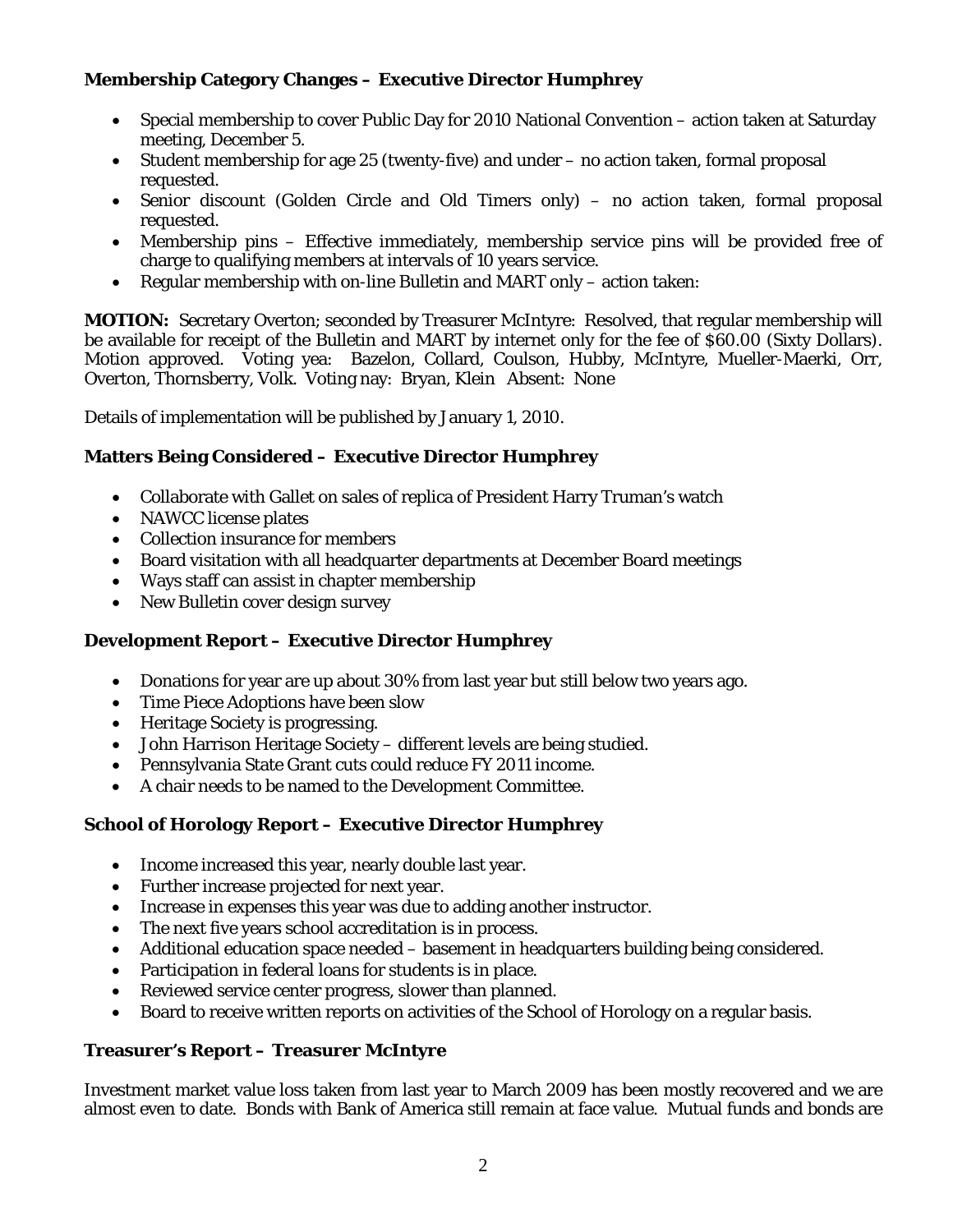improving having recovered about two-thirds from the down market in early 2009. Non-investment funds in CD's at a local bank are at 1.6%. Museum, library and school endowments are in CD's at a local bank at 2.00% and 2.90% - 10 months.

**RESOLUTION:** Director Orr; seconded by Treasurer McIntyre: Resolved, that the NAWCC Board of Directors express their sincere appreciation to the NAWCC Headquarters Staff for their loyal support, creative economics and dedication to the Association's mission and its members. They truly do more with less! Resolution approved. Voting yea: Bazelon, Bryan, Collard, Coulson, Hubby, Klein, McIntyre, Mueller-Maerki, Orr, Overton, Thornsberry, Volk Voting nay: None Absent: None

### **2009 Grand Rapids National Convention Review of Final Reports**

**MOTION:** Secretary Overton; seconded by Director Orr: Resolved, that the Board of Directors has received the financial report from the 2009 Grand Rapids National Convention and compliment the committee for their efforts and support for the NAWCC, Inc. Motion approved. Voting yea: Bazelon, Bryan, Collard, Coulson, Hubby, Klein, McIntyre, Mueller-Maerki, Orr, Overton, Thornsberry, Volk. Voting nay: None Absent: None

## **2010 York National Convention Update**

An update on the 2010 York National Convention was presented by Lee Davis, General Chair. Registration and table sales to date were presented along with schedules for workshops, committee meetings and special interest chapter meetings. A proposal for a 2-month membership for Public Day entrants was presented. This was deferred for review on December 5.

## **2011 Kansas City National Convention Budget**

Director Thornsberry presented the budget for the Board to review. The Board did not take action. Final budget and all contracts are to be presented to the Board for approval no later than the March 2010 Electronic meeting.

### **2012 Pasadena National Convention Proposal**

A proposal was presented to hold the 2012 National Convention in Pasadena, California.

**MOTION:** Secretary Overton; seconded by Director Volk: Resolved, that the 2012 National Convention be held in Pasadena, CA, June 6-10, 2012; host chapters are to be Chapter 75 and Chapter 133. Final approval is subject to receipt of a formal proposal and budget. Motion approved. Voting yea: Bazelon, Bryan, Collard, Coulson, Hubby, Klein, McIntyre, Mueller-Maerki, Orr, Overton, Thornsberry, Volk. Voting nay: None Absent: None

# **Convention Committee Review – Vice Chair Collard**

Vice Chair Collard presented the results from the Convention Task Force study.

- Current problems with regional and national conventions
- Suggestions to improve regional and national conventions
- Develop a revised convention committee guidance document

The Convention Task Force will hold a "Convention Consensus Committee" meeting in conjunction with the Chapter Representative Breakfast at the 2010 York National Convention.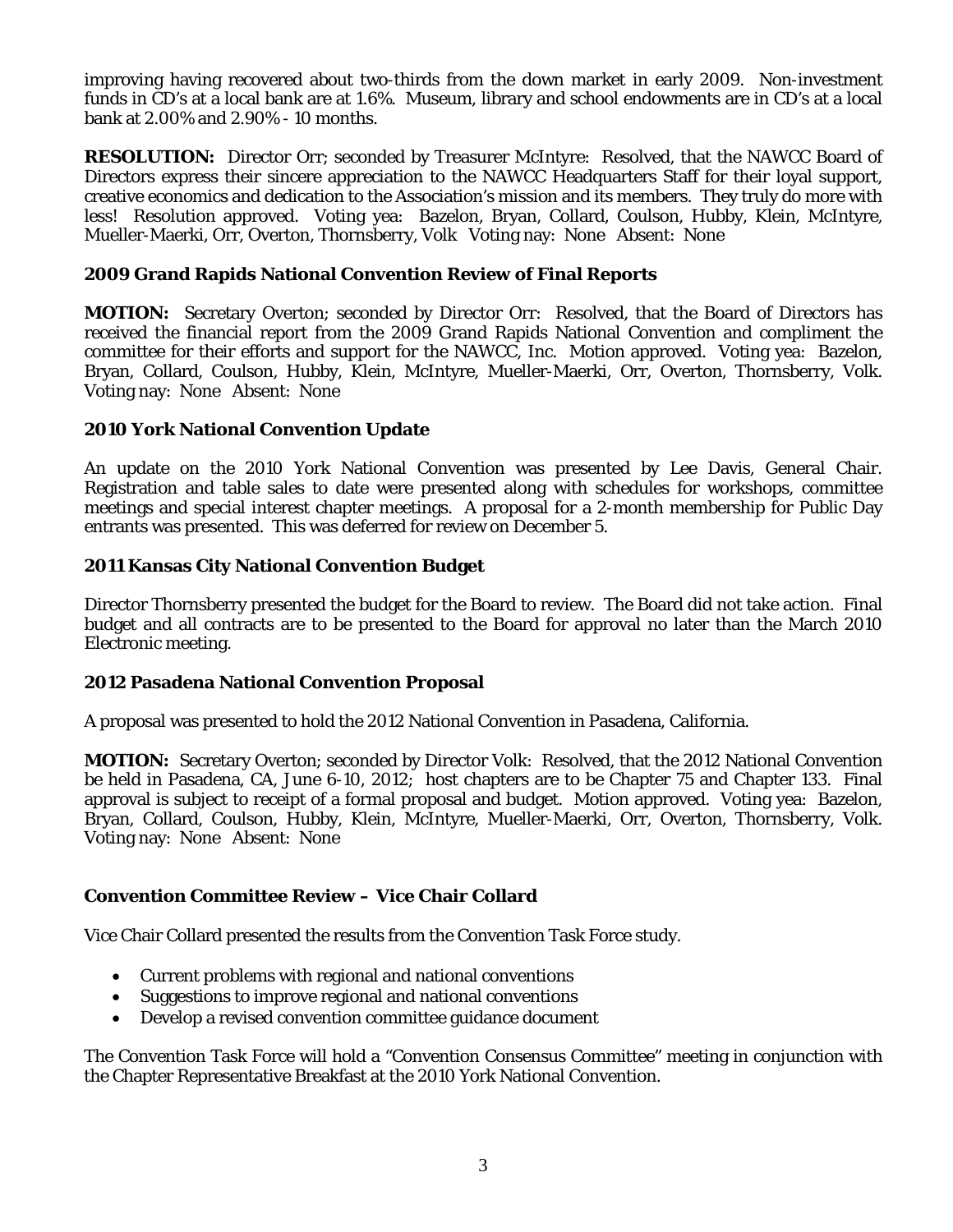Chair Hubby proposed Vice Chair Collard work with the Chapter Relations Committee for a member survey on the proposed changes in the convention committee guidance document.

Chair Hubby requested a motion for an Executive Session for purpose of review of a personnel matter.

**MOTION:** Secretary Overton; seconded by Director Mueller-Maerki: Resolved, that the Board enter into Executive Session for the purpose of review of a personnel matter. Motion approved. Voting yea: Bazelon, Bryan, Collard, Coulson, Hubby, Klein, McIntyre, Mueller-Maerki, Orr, Overton, Thornsberry, Volk. Voting nay: None Absent: None.

Executive Session convened at 2:48 pm.

The Executive Session was concluded at 4:15 pm and meeting returned to open session. Chair Hubby reported that no motions were made or actions taken in the Executive Session.

### **Board of Directors Electronic Meeting Options – Chair Hubby**

Gavel was passed to Vice Chair Collard for discussion of the proposals. After discussion, a motion was made to postpone action until the Saturday, December 5, 2009 session.

**MOTION:** Director Klein; seconded by Director Coulson: Resolved, that a motion to accept the revised Electronic Meeting Procedures be postponed until the December 5, 2009 business. Motion approved. Voting yea: Bazelon, Bryan, Collard, Coulson, Hubby, Klein, McIntyre, Mueller-Maerki, Orr, Overton, Thornsberry, Volk. Voting nay: None Absent: None

### **Ward Francillon Time Symposium 2010/2011 – Chair Hubby**

Chair Hubby announced proposed locations for the 2010 and 2011 Symposiums. No Action was taken by the Board awaiting further information from host chapters.

### **Ward Francillon Time Symposium Restructuring Proposal – Director Thornsberry**

Director Thornsberry presented the team report on the Symposium restructuring proposal. Team members were Team Chair Director Thornsberry, Director Bryan, Vice Chair Collard, Chair Hubby, Director Mueller-Maerki and Director Orr.

The gavel was passed to Vice Chair Collard for discussion of this matter.

**MOTION:** Director Thornsberry; seconded by Director Klein: Resolved, that the NAWCC shall implement policies and structure related to the Ward Francillon Time Symposium , to ensure its position as the premier event for public and member participation in support of NAWCC's educational purposes. Further, these policies will apply to other symposiums as may be approved from time to time. The following principles will be considered foremost in support of future Symposiums and incorporated in Article IX Section 3 (a) of the Standing Rules, as attached herewith.

1. The sole mission and purpose of the Symposiums is to promote horological research and provide education for the public and NAWCC members. Financial self-support is anticipated, however it is not expected to generate surplus income in support of other NAWCC activities.

2. The NAWCC through the Symposium Committee shall be fully responsible for planning, development, timing, length, and presentation of the Symposiums, assuming full financial responsibility for them. This shall include the presentation of a James Arthur lecture at each event.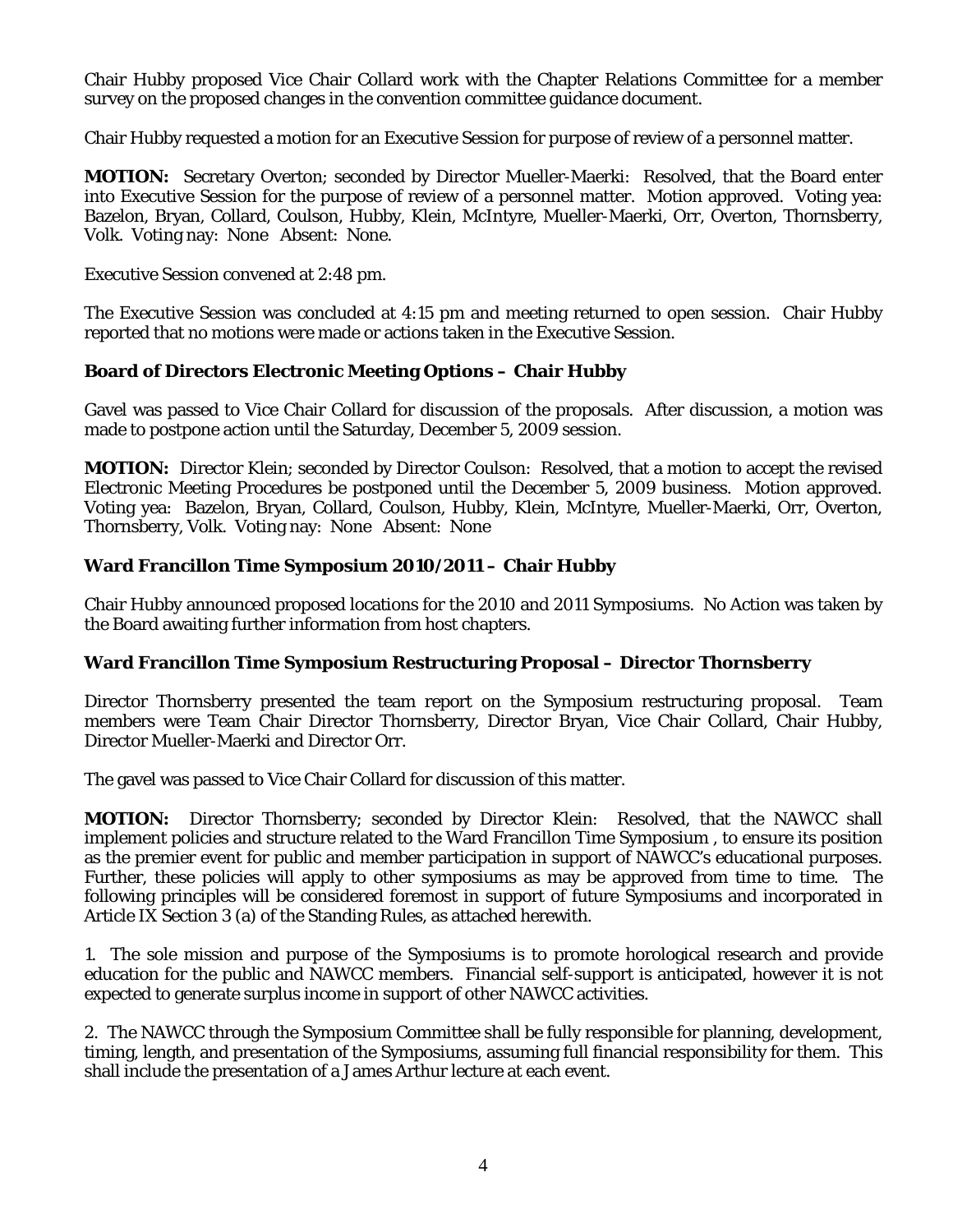3. The Symposium Committee will engage NAWCC chapters to sponsor and support individual Symposiums, however said chapters will incur no financial liability. Third parties such as other horological organizations, scientific groups, museums, and universities will also be encouraged to sponsor and participate in these events, including financial support.

4. The Symposium Committee is free to select topics of education for future Symposiums as defined in the Symposium Guidebook. The Symposium Committee is responsible to maintain the Symposium Guidebook, as defined by amendment to Article VII Section 4(c) of the Standing Rules, attached.

5. NAWCC shall establish a Symposium Fund ("the fund") by transfer of \$10,000 from Investment Reserves, as defined by Standing Rule addition Article XII Section 6 (j), attached. Symposium expenses not covered by registration, sponsors, donations, and any "up front" deposits will be paid from the fund. After each Symposium is concluded the fund shall be adjusted as follows:

a. Any surplus generated shall be returned to the fund.

- b. All restricted donations and earnings from investments shall be retained in the fund for use in future Symposiums, regardless of amount.
- c. Operating surpluses will be retained in the fund for future use, to the extent the total fund value does not exceed \$20,000. Should the fund value exceed \$20,000, the portion of operating surplus funds that contribute to such overage shall be transferred to the NAWCC General Operating Fund.
- d. Should the fund drop below \$10,000, NAWCC will replenish the fund to bring said fund back to \$10,000.

The Symposium Fund will in effect operate as a revolving fund but not open-ended, NAWCC's financial commitment being limited as stipulated in the Standing Rules.

Motion approved. Voting yea: Bazelon, Bryan, Collard, Coulson, Hubby, Klein, McIntyre, Mueller-Maerki, Orr, Overton, Thornsberry, Volk. Voting nay: None Absent: None

## **Symposium Committee Chair Appointment – Director Thornsberry**

**MOTION:** Director Thornsberry; seconded by Director Coulson: Resolved, that James Cipra ( member No. 12078 of Long Beach, CA) be and is herewith appointed to the position of Symposium Committee Chair. Voting on the motion is to be by secret ballot. Motion was approved by majority vote of the Board by secret ballot.

### **IT and Internet Projects and Update for Community Site, eClassified, Online Auctions – Executive Director Humphrey**

Executive Director Humphrey presented examples of each using a live digital format. The Board discussed ways to present this at chapter meetings and to use as a program at regional and national conventions.

### **Chapter Initiatives Update – Executive Director Humphrey**

Update was presented to the Board on the number of chapters participating in the NAWCC Group Exemption and the chapters that had chosen to be covered under the \$5,000 gross receipt rules. There are still a number of chapters that have not responded.

**MOTION:** Director Klein; seconded by Director Orr: That the meeting be recessed until 8:00 am, Saturday, December 5, 2009. Motion approved. Voting yea: Bazelon, Bryan, Collard, Coulson, Hubby, Klein, McIntyre, Mueller-Maerki, Orr, Overton, Thornsberry, Volk. Voting nay: None Absent: None

Meeting recessed at 6:15 pm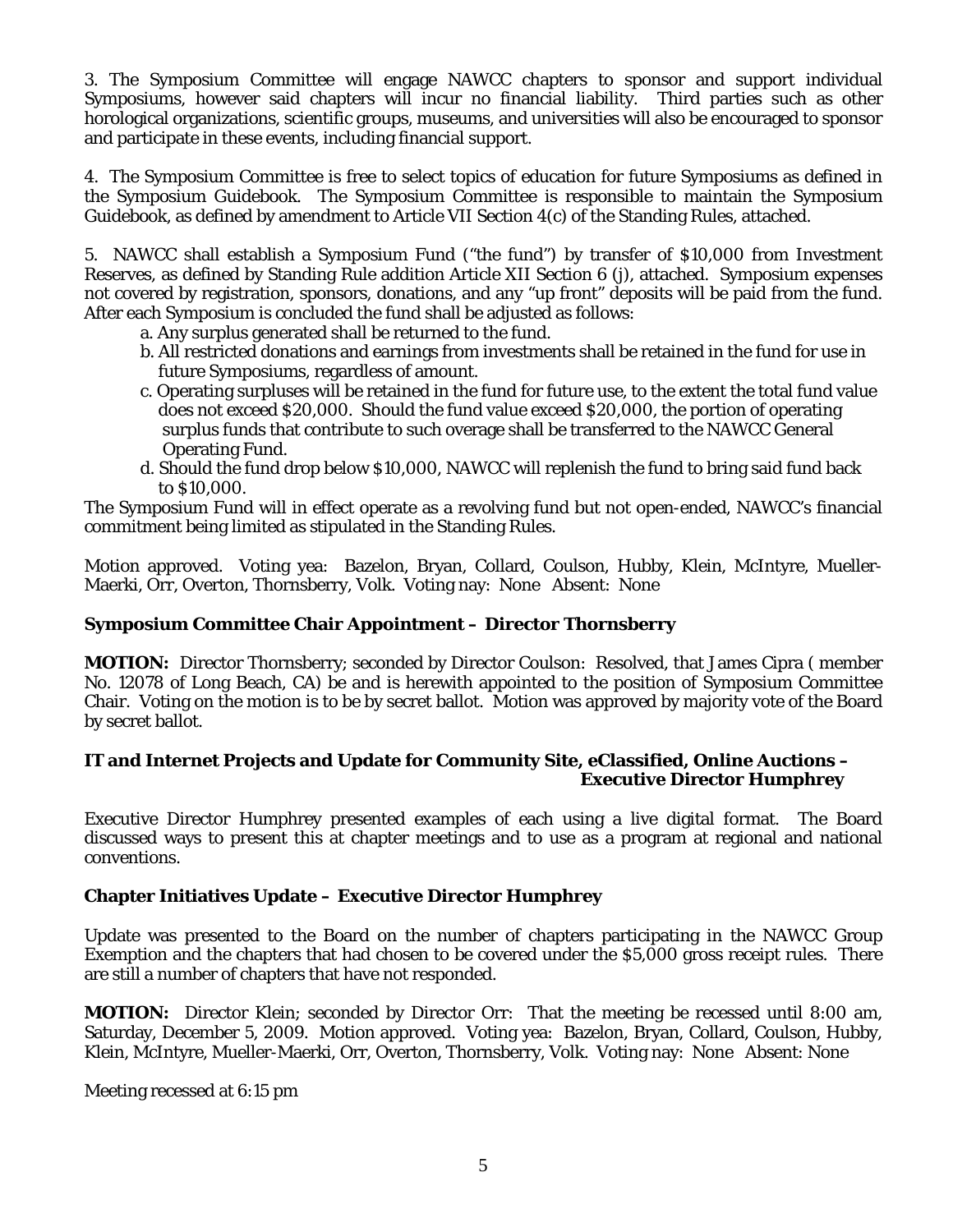# **SATURDAY, DECEMBER 5, 2009**

With a quorum established, the meeting of the Board of Directors of the National Association of Watch and Clock Collectors, Inc. was reconvened by Chair John S. Hubby at 8:00 am.

### **Museum Collection on Internet – Executive Director Humphrey**

Executive Director Humphrey demonstrated the process of reviewing the Museum collection on the internet. This includes the actual record for all items in the collection and approximately 3,000 for which photographs are available.

### **Status of the Internet Advisory Committee – Executive Director Humphrey**

Executive Director Humphrey advised he has received names of approximately 15-20 members to be on the committee to serve as a resource group.

## **Advisory Groups**

Director Coulson, Chair of the Bylaws and Procedures Committee, and Executive Director Humphrey are to review committees that could work as advisory groups instead of formal committees. These groups would report directly to the Executive Director.

### **Public Day Sales Tax Requirements**

The Board decided against the suggested \$10.00 (Ten Dollar) two-month membership. Final conclusion is for a notice to be placed in confirmation letters that table holders will be responsible for complying with the state sales tax law of the state holding the convention. The general chair of the regional or national convention will be responsible for having proper tax forms available for the table holders.

### **Chapter Charter Update – Vice Chair Collard**

There are still several chapters that have not signed and returned their charters to Headquarters. Board members were asked to assist in getting the remaining charters signed by contacting any chapter with which they are affiliated. Vice Chair Collard will work with the Chapter Relations Committee on the International and Special Interest chapters to determine if a new charter concept is needed for them.

### **Review of FY 2011 Budget – Executive Director Humphrey**

Various items in the budget were discussed with Executive Director Humphrey and Controller Charles Auman. The Finance Committee will meet at the Florida Mid-Winter Regional in January 2010 to discuss the budget. Final approval of the budget will be in the Board of Directors April 2010 Electronic Meeting.

### **Revised Electronic Meeting Procedures**

**MOTION:** Secretary Overton; seconded by Director Coulson: Resolved, that the amended Electronic Meeting Procedures dated December 4, 2009, as attached, be approved. Motion approved. Voting yea: Bazelon, Bryan, Collard, Coulson, Hubby, Klein, McIntyre, Mueller-Maerki, Orr, Overton, Thornsberry, Volk. Voting nay: None Absent: None

Chair Hubby requested a motion for an Executive Session for the purpose of reviewing a personnel matter.